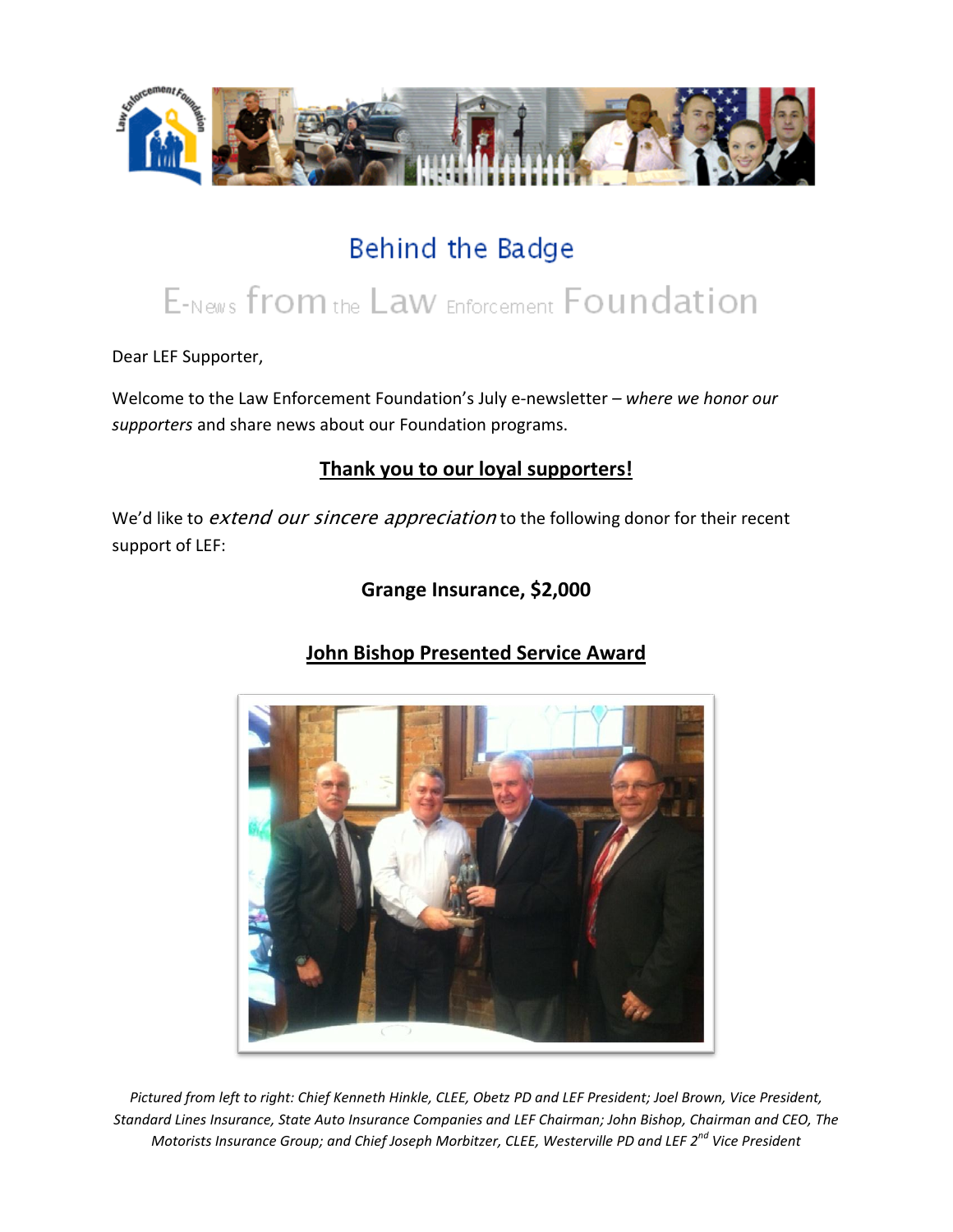Mr. John Bishop, CPCU, CLU, is the Chairman and Chief Executive Officer of The Motorists Insurance Group. Mr. Bishop has served as Trustee on the Law Enforcement Foundation's board for more than five years. During his service, he has successfully led Columbus fundraising campaigns, which have helped LEF continue its efforts to provide executive education and community-based initiatives that will create safer neighborhoods for all of us.

Through his steadfast support, LEF has been able to help improve law enforcement executive competency, and in turn, strengthen communities throughout Ohio. In honor of his continued service, Mr. Bishop was presented the 2012 LEF Service Award on July 5, 2012.

Mr. Bishop has been an invaluable asset to the LEF, and we admire his hard work and dedication. We would like to thank Mr. Bishop for his contributions over the years. He will forever be a part of the LEF family.



## **LEF Welcomes Its New Development Coordinator**

LEF recently added a new Development Coordinator, Mariah Brown, to the team. Mariah will be working to ensure that invaluable public safety programs, such as the Police Executive Leadership College, Supervisor Training and Education Program and D.A.R.E., continue to receive the funding and public support necessary to continue operation.

Mariah is a graduate of the E.W. Scripps School of Journalism at Ohio University with a concentration in Public Relations and Business. She also earned a Masters of Communication and Organizational Leadership from Gonzaga University. As a public relations practitioner, writer, and editor, she specializes in business development, client outreach and B2B communication.

Please contact Mariah at [mariah.brown@lef-oh.org.](mailto:mariah.brown@lef-oh.org)